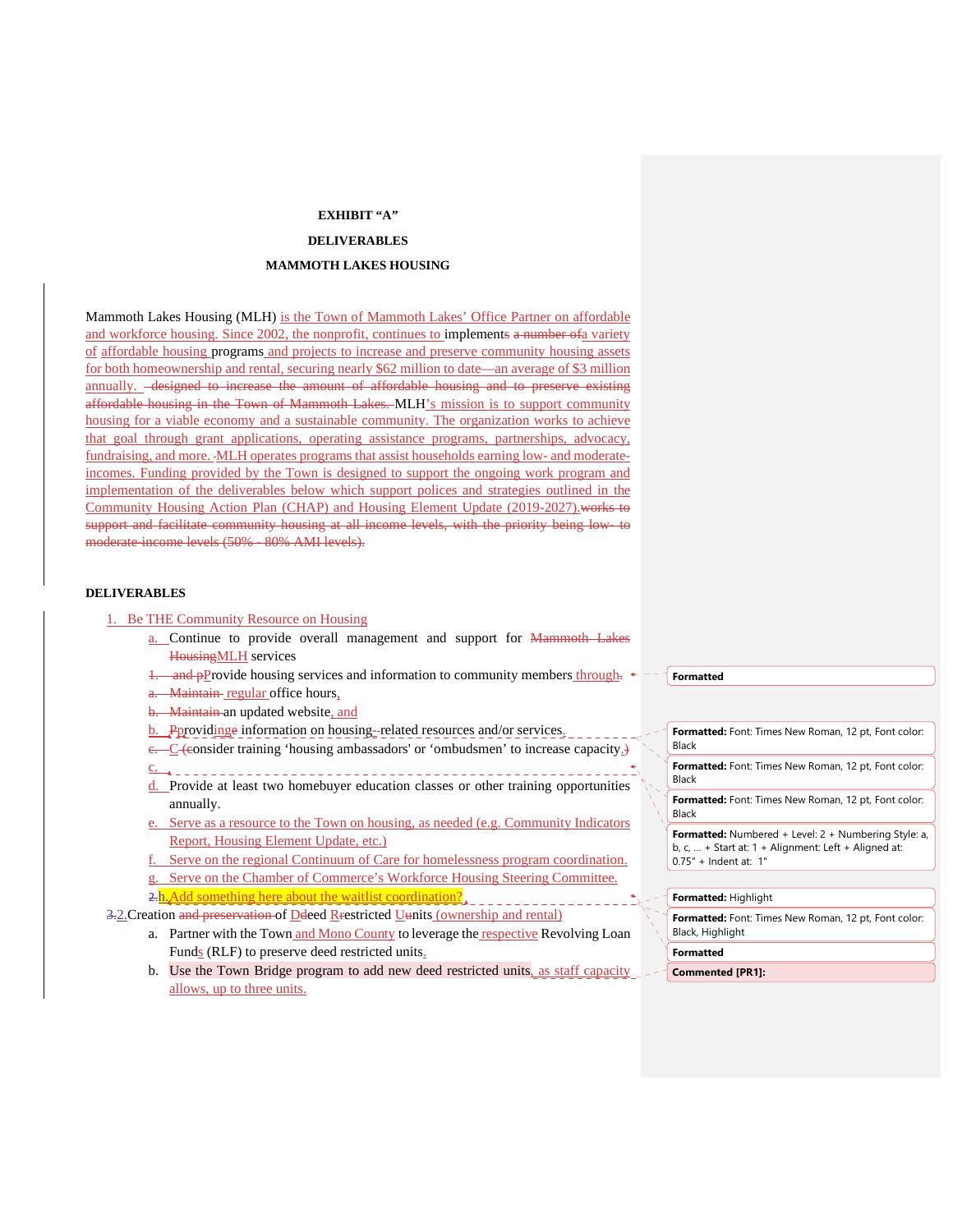- c. Identify funding sources and develop new programs to add affordable deed restricted units. (e.g., HomeKey, Access apartments project).
- 4. Grant Procurement and Management Develop and maintain a wait list for both renters and owners, proactively match households with appropriate housing units (affordability level, family size, rental, ownership etc.), and actively market the program to encourage eligible households to get on the waitlist.
- 5.3. Seek out and apply for grants to bring more money to produce new housing units and programs (e.g. mortgage assistance, rent assistance, etc.) in Mammoth Lakes
	- a. Traditional funding sources like CDBG, HOME
	- b. Non-traditional sources (e.g., Community Reinvestment Act (CRA)),
	- c. Actively manage, report, track and promote grant funding
- 6.4.Provide Real Estate Services
	- a. Buy and sell units for Town affordable housing programs including the Bridge Program and RLF. Bridge Program and RLF units procured by MLH currently have an associated commission.
	- a.b.Any additional real estate services, such as selling Town-owned real estate, will be commission-based.
- 5. Stewardship of Existing Community Housing Assets
	- a. Ensure applicant compliance with the Kitzbuhl Regulatory Agreement
	- b. Annually monitor homeownership land trust units and Town's mortgage assistance loan portfolio
	- Prepare the Annual Apartment Vacancy Report
- 6. Provide Community Updates
	- 7.a.fFormal updates (a minimum of two per year) to the Town Council on MLH activities with one to outline the coming year's work program.
	- 8. Provide ongoing informal updates as appropriate to Town Council and Town Staff.
	- 9.b. Submit all documents and invoices (activity delivery, setup/completion, state funds request, deed of trust, promissory note, etc.) on a timely basis.

**Commented [PR2]:** I'm not sure how to re-word this, or to make sense of this. I think this is more about communicating with other partners (Blizzard, Chambers, etc) and being a resource… ? Perhaps we add a sub-bullet under that item?

**Commented [PR3]:** "Costs of administering grants shall be paid to the extent feasible by Administration Fees available through the grant, and shall not impact the total funding available through this contract"

**Formatted:** Highlight

**Formatted:** Highlight **Formatted:** Font: Times New Roman, 12 pt, Font color: Black, Highlight

**Formatted:** Right: 0"

**Formatted:** Right: 0"

**Formatted:** Right: 0"

**Formatted:** Font: Times New Roman, 12 pt, Font color: Black

**Commented [PR4]:** I think we could delete this one, thoughts?

**Commented [PR5R4]:** 

**Formatted:** Font: Times New Roman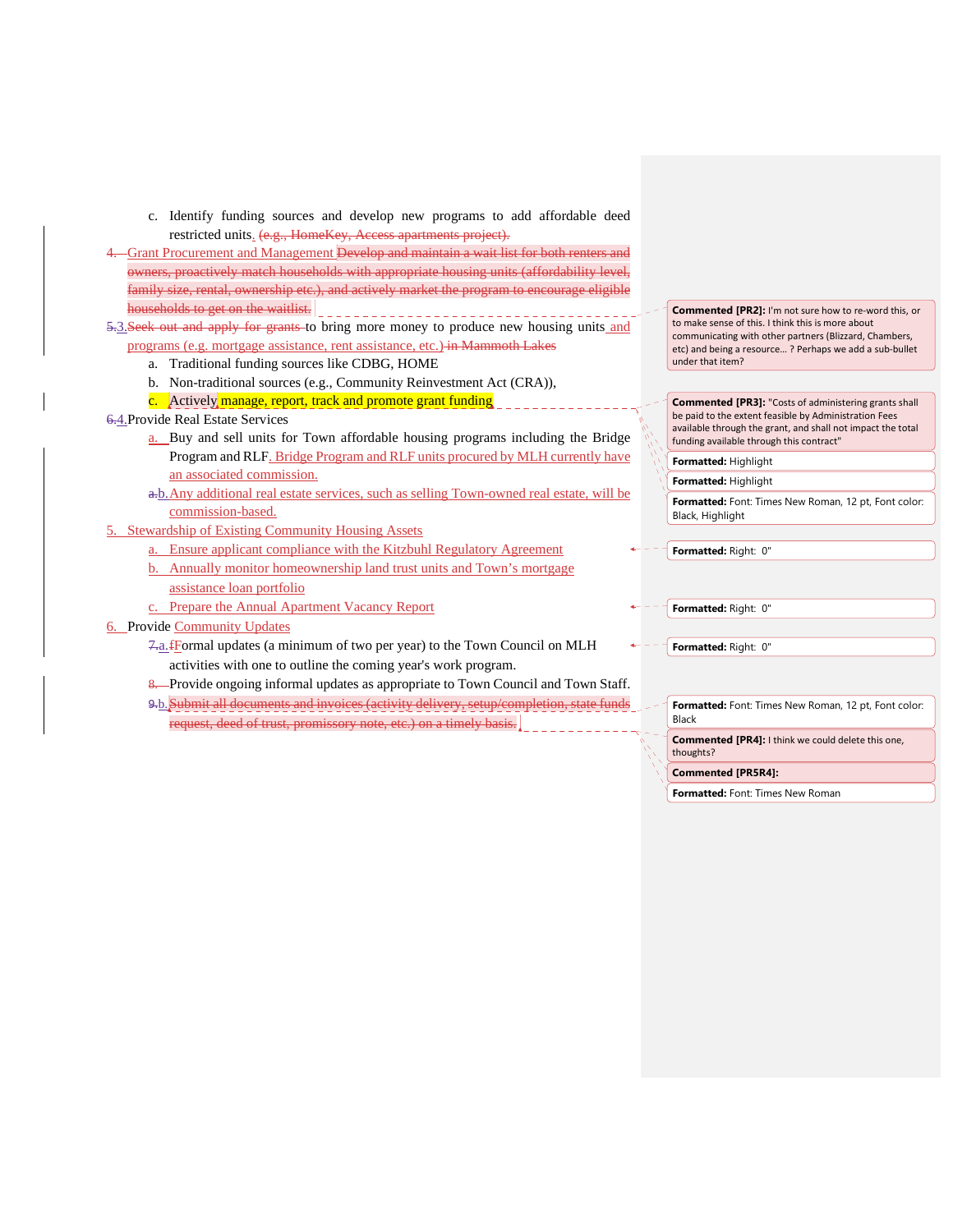# **EXHIBIT "A"**

## **DELIVERABLES**

# **MAMMOTH LAKES HOUSING**

Mammoth Lakes Housing (MLH) is the Town of Mammoth Lakes' Office Partner on affordable and workforce housing. Since 2002, the nonprofit, continues to implement a variety of affordable housing programs and projects to increase and preserve community housing assets for both homeownership and rental, securing nearly \$62 million to date—an average of \$3 million annually. MLH's mission is to support community housing for a viable economy and a sustainable community. The organization works to achieve that goal through grant applications, operating assistance programs, partnerships, advocacy, fundraising, and more. MLH operates programs that assist households earning low- and moderate-incomes. Funding provided by the Town is designed to support the ongoing work program and implementation of the deliverables below which support polices and strategies outlined in the Community Housing Action Plan (CHAP) and Housing Element Update (2019-2027).

# **DELIVERABLES**

- 1. Be THE Community Resource on Housing
	- a. Continue to provide overall management and support for MLH services
	- b. Provide housing services and information to community members through regular office hours, an updated website, and providing information on housing-related resources and/or services.
	- c. Consider training 'housing ambassadors' or 'ombudsmen' to increase capacity.
	- d. Provide at least two homebuyer education classes or other training opportunities annually.
	- e. Serve as a resource to the Town on housing, as needed (e.g. Community Indicators Report, Housing Element Update, etc.)
	- f. Serve on the regional Continuum of Care for homelessness program coordination.
	- g. Serve on the Chamber of Commerce's Workforce Housing Steering Committee.
	- h. Add something here about the waitlist coordination?
- 2. Creation of Deed Restricted Units (ownership and rental)
	- a. Partner with the Town and Mono County to leverage the respective Revolving Loan Funds (RLF) to preserve deed restricted units.
	- b. Use the Town Bridge program to add new deed restricted units, as staff capacity allows, up to three units.
	- c. Identify funding sources and develop new programs to add affordable deed restricted units.
- 3. Grant Procurement and Management to bring more money to produce new housing units and programs (e.g. mortgage assistance, rent assistance, etc.)
	- a. Traditional funding sources like CDBG, HOME
	- b. Non-traditional sources (e.g., Community Reinvestment Act (CRA)),
	- c. Actively manage, report, track and promote grant funding
- 4. Provide Real Estate Services